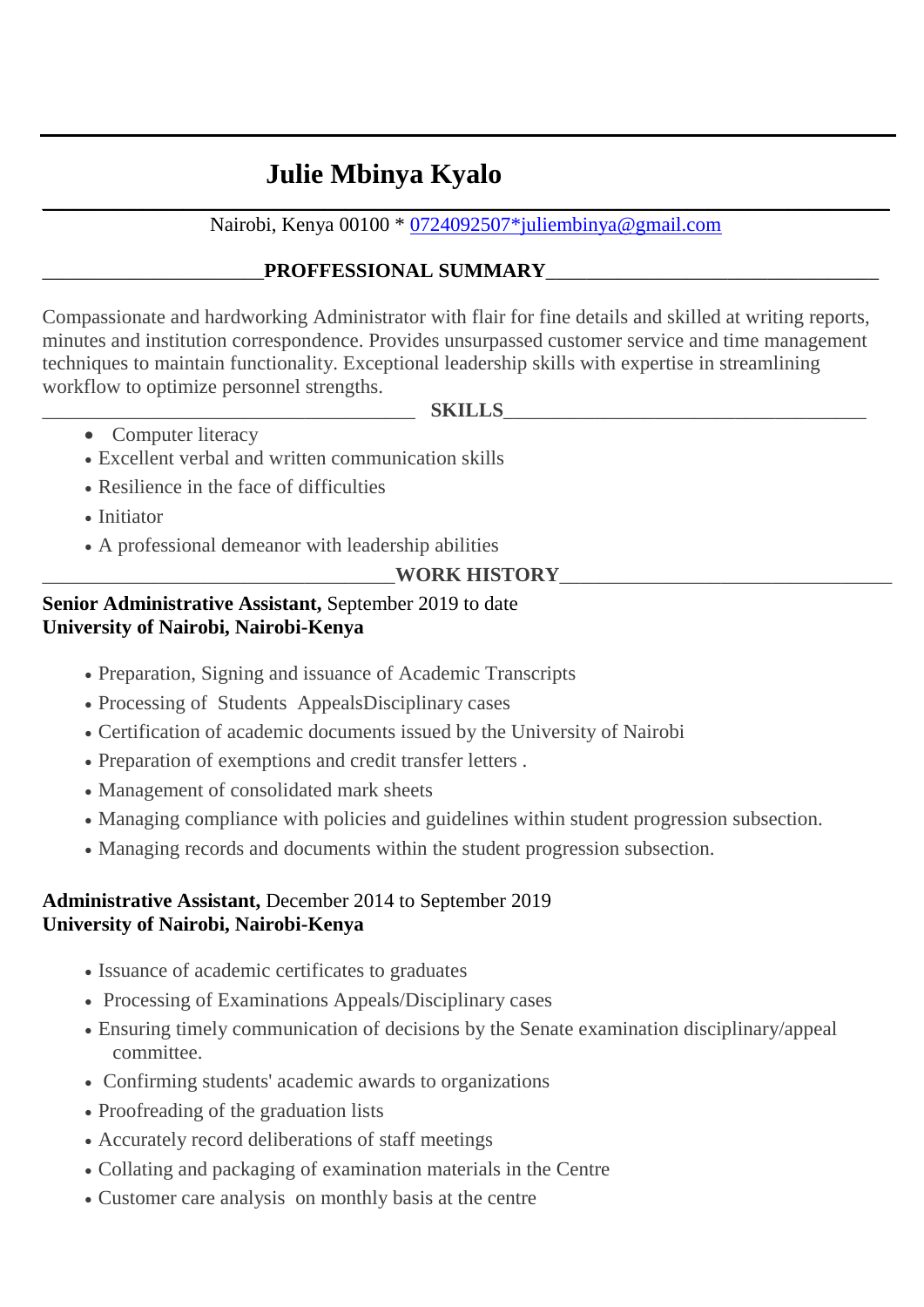### **Field Auditor**, 2014 **The Nielsen Company**

- Accurately and comprehensively filling time and activity utilization forms for each outlet.
- Accurately count and record stocks and inventory of assigned products according to procedures for each brand, size and variant.
- Recording product purchases and prices of assigned products.
- Delivering completed audit questionnaires to the field office with stipulated timeframes.
- Submitting a weekly progress report to the supervisor summarizing weekly audit activities.
- Carrying out quality reviews by cross-checking questionnaires for negative sales and extraordinary stocks.
- Recruiting new outlets and building solid relationships with outlet owners
- Managing travel itinerary within the provided transport budget

### **Google Field Agent,** 2013 **Google Kenya**

- Introducing SMB'S to the Google platform
- Helping SMB'S and individual to increase their business visibility online.

### **Credit Control Intern**, 2011 **Nairobi City Water and Sewerage Company**

- Analysis of accounts with credit balances
- Filling of credit balances
- Preparation of reports on accounts
- Validation of accounts
- Reconciliation of accounts
- Sorting of accounts with credit balances
- Data entry for various tasks
- Making soft copies for various departments

### **\_\_\_\_\_\_\_\_\_\_\_\_\_\_\_\_\_\_\_\_\_\_\_\_\_\_\_\_\_\_\_ EDUCATION\_\_\_\_\_\_\_\_\_\_\_\_\_\_\_\_\_\_\_\_\_\_\_\_\_\_\_\_\_\_\_\_\_\_\_\_\_\_\_\_**

### Strategic Management and Leadership, 10/2019 **Kenya Institute of Management, Nairobi-CBD**

Bachelor of Science in Business Administration, 08/2012 **Kiriri Womens University of Science and Technology**

KCSE, 11/2006 **Kathiani Girls High School - Kathiani, Machakos**

## KCPE **Isooni Primary School – Kathiani, Machakos**